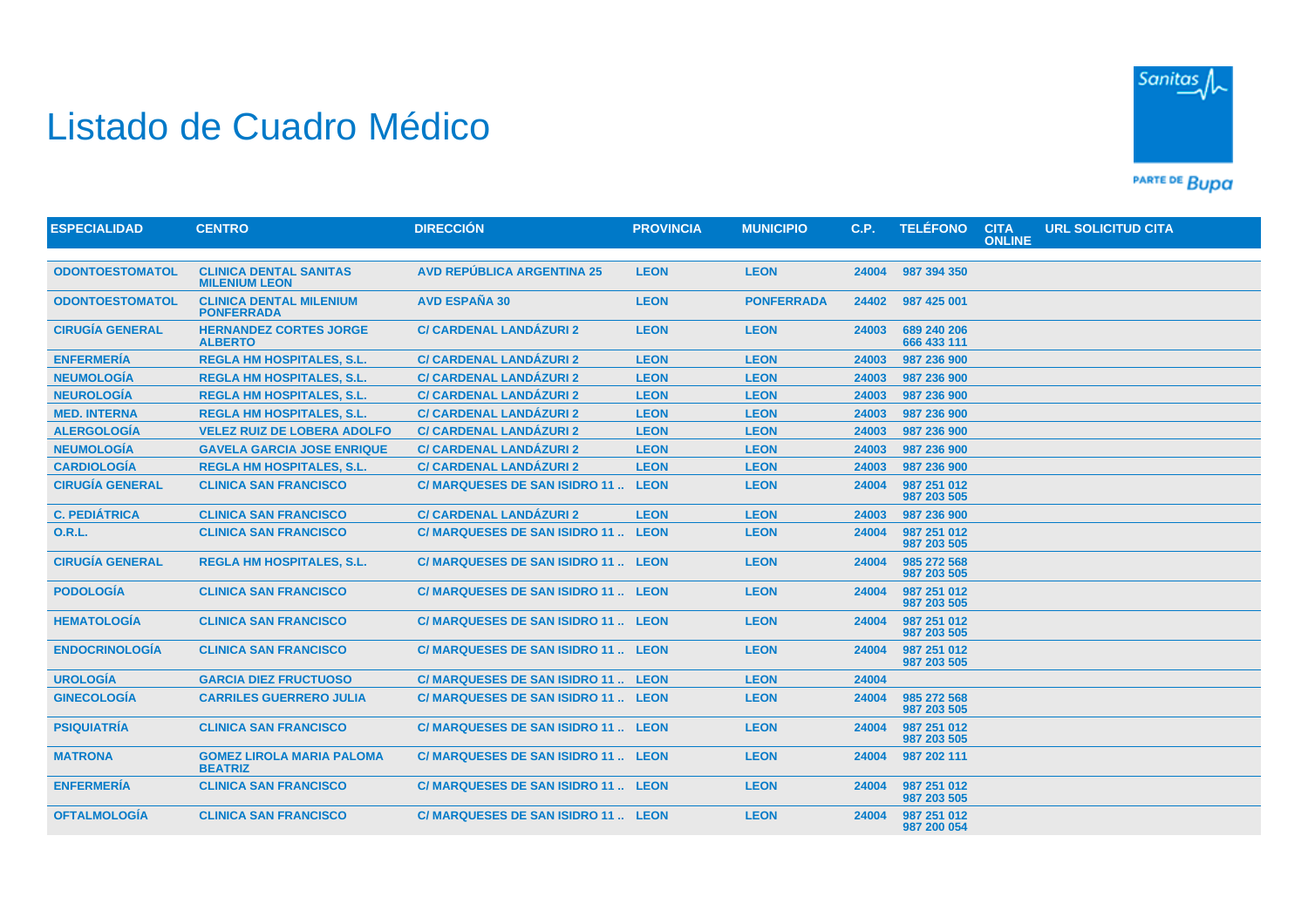| <b>UROLOGIA</b>        | <b>CASASOLA CHAMORRO JAVIER</b>                            | <b>C/ MARQUÉS DE SAN ISIDRO 16</b>   | <b>LEON</b> | <b>LEON</b>       | 24004 | 987 208 212                |
|------------------------|------------------------------------------------------------|--------------------------------------|-------------|-------------------|-------|----------------------------|
| <b>MED. FAMILIAR</b>   | <b>GUTIERREZ SANTAMARTA MARIA</b><br><b>BELEN</b>          | <b>C/ ROA DE LA VEGA 8</b>           | <b>LEON</b> | <b>LEON</b>       | 24002 | 987 272 289                |
| <b>AREAS PEDIÁTRI.</b> | <b>SIMON-RICART CENIZO MARIA DEL</b><br><b>CARMEN</b>      | <b>PLZ CORTES LEONESAS 4</b>         | <b>LEON</b> | <b>LEON</b>       | 24003 | 987 209 760                |
| <b>MED. FAMILIAR</b>   | <b>VEGA PLA ALFONSO</b>                                    | <b>C/POSTAS10</b>                    | <b>LEON</b> | <b>ASTORGA</b>    | 24700 | 987 616 261<br>987 615 054 |
| <b>ANÁLISIS</b>        | <b>CASTILLO SANCHEZ JOSE LUIS</b>                          | <b>C/ GARCÍA PRIETO 6</b>            | <b>LEON</b> | <b>ASTORGA</b>    | 24700 | 987 603 130                |
| <b>PSICOLOGÍA</b>      | <b>FERNANDEZ FERNANDEZ ANA</b><br><b>MARIA</b>             | <b>AVD DE GALICIA 1</b>              | <b>LEON</b> | <b>PONFERRADA</b> | 24404 | 987 423 732                |
| <b>GINECOLOGÍA</b>     | <b>VELASCO DUJO, ANASTASIO</b>                             | <b>AVD DE GALICIA 1</b>              | <b>LEON</b> | <b>PONFERRADA</b> | 24404 | 987 423 732                |
| <b>FISIOTERAPIA</b>    | <b>CLINICA DE PONFERRADA</b>                               | <b>AVD DE GALICIA 1</b>              | <b>LEON</b> | <b>PONFERRADA</b> | 24404 | 689 563 330<br>987 423 732 |
| <b>CARDIOLOGÍA</b>     | <b>HOSPITAL DE LA REINA</b>                                | <b>C/HOSPITAL 28</b>                 | <b>LEON</b> | <b>PONFERRADA</b> | 24400 | 987 409 109                |
| <b>ALERGOLOGIA</b>     | <b>HOSPITAL DE LA REINA</b>                                | <b>C/HOSPITAL 28</b>                 | <b>LEON</b> | <b>PONFERRADA</b> | 24400 | 987 409 109                |
| <b>TRAUMATOLOGÍA</b>   | <b>HOSPITAL DE LA REINA</b>                                | <b>C/HOSPITAL 28</b>                 | <b>LEON</b> | <b>PONFERRADA</b> | 24400 | 987 409 109                |
| <b>GINECOLOGÍA</b>     | <b>FERNANDEZ CORONA ALFONSO</b>                            | <b>C/ REPÚBLICA ARGENTINA 30</b>     | <b>LEON</b> | <b>LEON</b>       | 24004 | 987 261 343<br>659 288 359 |
| <b>MED. INTERNA</b>    | <b>QUIROGA PRADO, LUIS</b>                                 | AVD GRAN VIA DE SAN MARCOS 23 LEON   |             | <b>LEON</b>       | 24002 | 987 247 090<br>987 247 029 |
| <b>FISIOTERAPIA</b>    | <b>CENTRO DE FISIOTERAPIA LEON,</b><br>S.L                 | <b>C/LUCAS DE TUY 7</b>              | <b>LEON</b> | <b>LEON</b>       | 24002 | 987 231 465                |
| <b>ALERGOLOGIA</b>     | <b>BLANCO REINOSA MARIA BEGOÑA</b>                         | <b>AVD GRAN VIA DE SAN MARCOS 15</b> | <b>LEON</b> | <b>LEON</b>       | 24001 | 685 955 593<br>987 875 240 |
| <b>ANÁLISIS</b>        | <b>MEGALAB</b>                                             | <b>C/ GRAN VIA DE SAN MARCOS 3</b>   | <b>LEON</b> | <b>LEON</b>       | 24001 | 987 224 525                |
| <b>TRAUMATOLOGIA</b>   | <b>SANCHEZ HERRAEZ SERGIO</b>                              | C/ ALCAZAR DE TOLEDO 3 4º B          | <b>LEON</b> | <b>LEON</b>       | 24001 | 987 247 397<br>666 855 050 |
| <b>HEMATOLOGÍA</b>     | <b>CLINICA DE PONFERRADA</b>                               | <b>AVD GALICIA 1</b>                 | <b>LEON</b> | <b>PONFERRADA</b> | 24403 | 987 423 732                |
| <b>PODOLOGÍA</b>       | <b>CLINICA DEL PIE</b>                                     | <b>C/ LUCIANA FERNANDEZ 21</b>       | <b>LEON</b> | <b>PONFERRADA</b> | 24402 | 987 400 477                |
| <b>FISIOTERAPIA</b>    | <b>FISIOCLINICAS ELOMORO SL</b>                            | <b>C/BRIANDA DE OLIVERA 20 BAJO</b>  | <b>LEON</b> | <b>LEON</b>       | 24005 | 987 263 035                |
| <b>MATRONA</b>         | <b>GOMEZ SANTOS MARIA ELENA</b>                            | <b>AVD DE GALICIA 1</b>              | <b>LEON</b> | <b>PONFERRADA</b> | 24404 | 646 981 555                |
| <b>PODOLOGÍA</b>       | <b>CENTRO FISIOCLINICAS ELO</b>                            | <b>PSO PASEO SALAMANCA 87</b>        | <b>LEON</b> | <b>LEON</b>       | 24010 | 987 266 687<br>987 070 719 |
| <b>OFTALMOLOGÍA</b>    | <b>GARCIA ESTEBANEZ SERGIO</b>                             | <b>C/COLON 8</b>                     | <b>LEON</b> | <b>LEON</b>       | 24001 | 987 246 342                |
| <b>ANÁLISIS</b>        | <b>MEGALAB</b>                                             | <b>C/ CARDENAL LANDÁZURI 2</b>       | <b>LEON</b> | <b>LEON</b>       | 24003 | 987 273 867<br>987 236 900 |
| <b>UROLOGÍA</b>        | <b>GOMEZ CISNEROS SERGIO CARLOS AVD GALICIA 3</b>          |                                      | <b>LEON</b> | <b>PONFERRADA</b> | 24400 | 987 423 378<br>987 423 732 |
| <b>DIGESTIVO</b>       | <b>REGLA HM HOSPITALES, S.L.</b>                           | <b>C/ CARDENAL LANDAZURI 2</b>       | <b>LEON</b> | <b>LEON</b>       | 24003 | 987 236 900                |
| <b>OFTALMOLOGÍA</b>    | <b>REGLA HM HOSPITALES, S.L.</b>                           | <b>C/ CARDENAL LANDAZURI 2</b>       | <b>LEON</b> | <b>LEON</b>       | 24003 | 987 236 900                |
| <b>GINECOLOGÍA</b>     | <b>GARCIA MERAYO MATILDE</b>                               | <b>C/ CARDENAL LANDÁZURI 2</b>       | <b>LEON</b> | <b>LEON</b>       | 24003 | 987 236 900                |
| <b>DERMATOLOGIA</b>    | <b>SANCHEZ SAMBUCETY PEDRO</b>                             | <b>C/ CARDENAL LANDAZURI 2</b>       | <b>LEON</b> | <b>LEON</b>       | 24003 | 987 236 900                |
| <b>OFTALMOLOGÍA</b>    | <b>GONZALEZ REDONDO ROSA MARIA</b>                         | <b>C/ CARDENAL LANDAZURI 2</b>       | <b>LEON</b> | <b>LEON</b>       | 24003 | 987 236 900                |
| <b>REUMATOLOGIA</b>    | <b>REGLA HM HOSPITALES, S.L.</b>                           | <b>C/ CARDENAL LANDÁZURI 2</b>       | <b>LEON</b> | <b>LEON</b>       | 24003 | 987 236 900                |
| <b>OFTALMOLOGÍA</b>    | <b>INSTITUTO DE LA VISION DE</b><br><b>CASTILLA Y LEON</b> | <b>C/ CARDENAL LANDAZURI 2</b>       | <b>LEON</b> | <b>LEON</b>       | 24003 | 987 236 900                |
| <b>ENDOCRINOLOGÍA</b>  | <b>REGLA HM HOSPITALES, S.L.</b>                           | <b>C/ CARDENAL LANDÁZURI 2</b>       | <b>LEON</b> | <b>LEON</b>       | 24003 | 987 236 900                |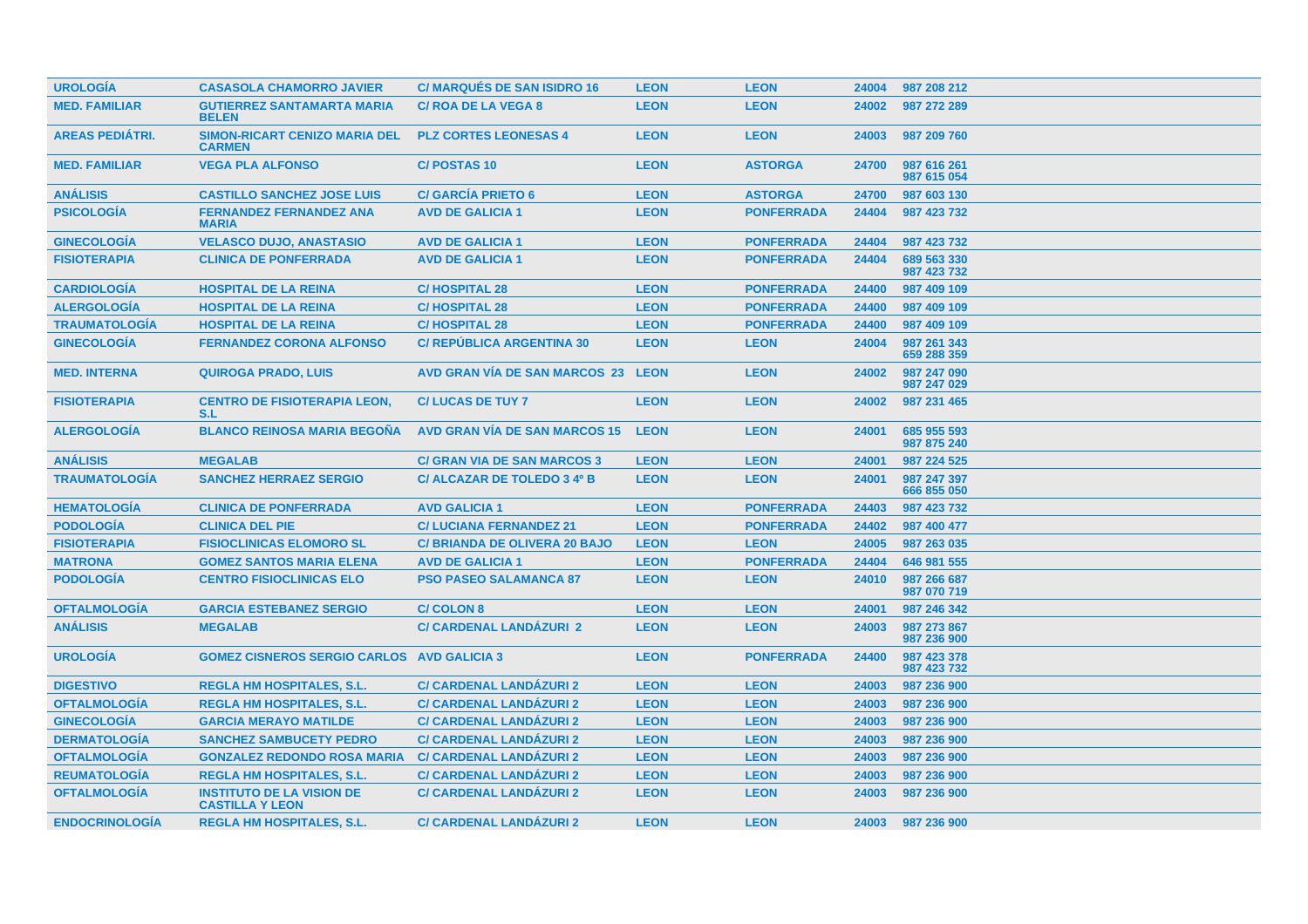| <b>MED. INTERNA</b>    | <b>CARNERO LOPEZ ISABELINO</b>                    | C/ MARQUESES DE SAN ISIDRO 11  LEON |             | <b>LEON</b>                              | 24004 | 985 272 568<br>987 251 012 |
|------------------------|---------------------------------------------------|-------------------------------------|-------------|------------------------------------------|-------|----------------------------|
| <b>MED. INTERNA</b>    | <b>CLINICA SAN FRANCISCO</b>                      | C/MARQUESES DE SAN ISIDRO 11  LEON  |             | <b>LEON</b>                              | 24004 | 987 251 012<br>987 203 505 |
| <b>DERMATOLOGIA</b>    | <b>SANCHEZ SAMBUCETY PEDRO</b>                    | C/ MARQUESES DE SAN ISIDRO 11  LEON |             | <b>LEON</b>                              | 24004 | 985 272 568<br>987 203 505 |
| <b>MATRONA</b>         | <b>SANTAMARTA CABALLERO</b><br><b>DALMACIO</b>    | C/ MARQUESES DE SAN ISIDRO 11  LEON |             | <b>LEON</b>                              | 24004 | 987 202 111                |
| <b>GINECOLOGIA</b>     | <b>LORENZO MARCOS MARIA ELENA</b>                 | C/MARQUESES DE SAN ISIDRO 11  LEON  |             | <b>LEON</b>                              | 24004 | 985 272 568<br>987 251 012 |
| <b>URGENCIAS</b>       | <b>CLINICA SAN FRANCISCO</b>                      | C/ MARQUESES DE SAN ISIDRO 11  LEON |             | <b>LEON</b>                              | 24004 | 987 251 012<br>987 256 008 |
| <b>MED. FAMILIAR</b>   | <b>CLINICA SAN FRANCISCO</b>                      | C/ MARQUESES DE SAN ISIDRO 11  LEON |             | <b>LEON</b>                              | 24004 | 987 251 012<br>987 203 505 |
| <b>TRAUMATOLOGIA</b>   | <b>CAMPOS MARTINEZ CARLOS</b>                     | C/MARQUESES DE SAN ISIDRO 11  LEON  |             | <b>LEON</b>                              | 24004 | 985 272 568<br>987 251 012 |
| <b>TRAUMATOLOGIA</b>   | <b>FLORES ROMAN MARCOS</b>                        | C/ MARQUESES DE SAN ISIDRO 11  LEON |             | <b>LEON</b>                              | 24004 | 985 272 568<br>987 203 505 |
| <b>MATRONA</b>         | <b>CLINICA SAN FRANCISCO</b>                      | C/ MARQUESES DE SAN ISIDRO 11  LEON |             | <b>LEON</b>                              | 24004 | 987 251 012<br>987 203 505 |
| <b>NEUROCIRUGÍA</b>    | <b>CLINICA SAN FRANCISCO</b>                      | C/ MARQUESES DE SAN ISIDRO 11  LEON |             | <b>LEON</b>                              | 24004 | 987 251 012<br>987 203 505 |
| <b>TRAUMATOLOGIA</b>   | <b>SANCHEZ HERRAEZ SERGIO</b>                     | C/ MARQUESES DE SAN ISIDRO 11  LEON |             | <b>LEON</b>                              | 24004 | 985 272 568<br>987 203 505 |
| 0.R.L.                 | <b>JAVARES SEGURADO EDUARDO</b>                   | C/ MARQUESES DE SAN ISIDRO 11  LEON |             | <b>LEON</b>                              | 24004 | 985 272 568<br>987 203 505 |
| 0.R.L.                 | <b>JAVARES SEGURADO EDUARDO</b>                   | C/ MARQUESES DE SAN ISIDRO 11  LEON |             | <b>LEON</b>                              | 24004 |                            |
| <b>NEUROLOGÍA</b>      | <b>CLINICA SAN FRANCISCO</b>                      | C/ MARQUESES DE SAN ISIDRO 11  LEON |             | <b>LEON</b>                              | 24004 | 987 251 012<br>987 203 505 |
| <b>C. VASCULAR</b>     | <b>CLINICA SAN FRANCISCO</b>                      | C/ MARQUESES DE SAN ISIDRO 11  LEON |             | <b>LEON</b>                              | 24004 | 987 251 012<br>987 203 505 |
| <b>CARDIOLOGÍA</b>     | <b>CLINICA SAN FRANCISCO</b>                      | C/ MARQUESES DE SAN ISIDRO 11  LEON |             | <b>LEON</b>                              | 24004 | 987 251 012<br>987 203 505 |
| <b>ANESTESIOLOGÍA</b>  | <b>ARIAS RODRIGUEZ DIEGO</b>                      | <b>AVD DE GALICIA 1</b>             | <b>LEON</b> | <b>PONFERRADA</b>                        | 24404 | 646 446 059                |
| <b>ANÁLISIS</b>        | <b>CLINICA DE PONFERRADA</b>                      | <b>AVD DE GALICIA 1</b>             | <b>LEON</b> | <b>PONFERRADA</b>                        | 24404 | 987 423 732                |
| <b>CIRUGÍA GENERAL</b> | <b>CABRERA SANCHEZ ANTONIO</b><br><b>GREGORIO</b> | <b>AVD DE GALICIA 1</b>             | <b>LEON</b> | <b>PONFERRADA</b>                        | 24404 | 987 423 732                |
| <b>MED. INTERNA</b>    | <b>CLINICA DE PONFERRADA</b>                      | <b>AVD DE GALICIA 1</b>             | <b>LEON</b> | <b>PONFERRADA</b>                        | 24404 | 689 563 330<br>987 423 732 |
| <b>AREAS PEDIÁTRI.</b> | <b>MOSQUERA VILLAVERDE MARIA</b><br><b>CARMEN</b> | <b>AVD DE GALICIA 1</b>             | <b>LEON</b> | <b>PONFERRADA</b>                        | 24404 | 987 423 732                |
| <b>ALERGOLOGÍA</b>     | <b>BLANCO REINOSA MARIA BEGOÑA</b>                | <b>AVD SAN IGNACIO DE LOYOLA 73</b> | <b>LEON</b> | <b>SAN ANDRES</b><br><b>DEL RABANEDO</b> | 24010 | 987 232 300<br>987 232 504 |
| <b>O.R.L.</b>          | <b>HOSPITAL DE LA REINA</b>                       | <b>C/HOSPITAL 28</b>                | <b>LEON</b> | <b>PONFERRADA</b>                        | 24400 | 987 409 109                |
| <b>MED. INTERNA</b>    | <b>HOSPITAL DE LA REINA</b>                       | <b>C/HOSPITAL 28</b>                | <b>LEON</b> | <b>PONFERRADA</b>                        | 24400 | 987 409 109                |
| <b>DERMATOLOGÍA</b>    | <b>HOSPITAL DE LA REINA</b>                       | <b>C/HOSPITAL 28</b>                | <b>LEON</b> | <b>PONFERRADA</b>                        | 24400 | 987 409 109                |
| <b>UROLOGÍA</b>        | <b>HOSPITAL DE LA REINA</b>                       | <b>C/HOSPITAL 28</b>                | <b>LEON</b> | <b>PONFERRADA</b>                        | 24400 | 987 409 109                |
| <b>C. VASCULAR</b>     | <b>HOSPITAL DE LA REINA</b>                       | <b>C/HOSPITAL 28</b>                | <b>LEON</b> | <b>PONFERRADA</b>                        | 24400 | 987 409 109                |
|                        |                                                   |                                     |             |                                          |       |                            |
| <b>PSIQUIATRIA</b>     | <b>HOSPITAL DE LA REINA</b>                       | <b>C/HOSPITAL 28</b>                | <b>LEON</b> | <b>PONFERRADA</b>                        | 24400 | 987 409 109                |
| <b>AREAS PEDIATRI.</b> | <b>HOSPITAL DE LA REINA</b>                       | <b>C/HOSPITAL 28</b>                | <b>LEON</b> | <b>PONFERRADA</b>                        | 24400 | 987 409 109                |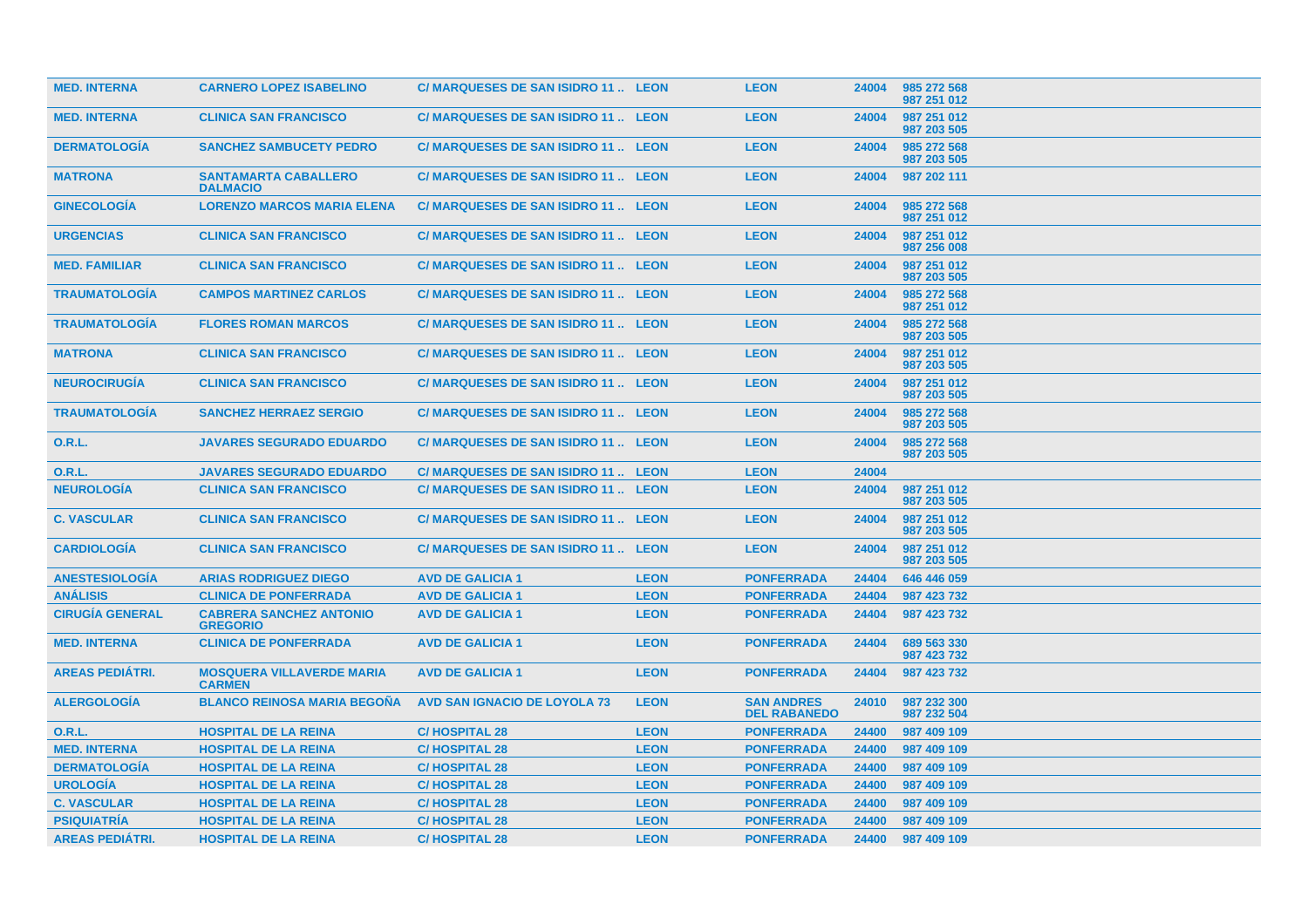| <b>URGENCIAS</b>       | <b>HOSPITAL DE LA REINA</b>                                     | <b>C/HOSPITAL 28</b>                                    | <b>LEON</b> | <b>PONFERRADA</b> | 24400 | 987 409 109                |           |                                      |
|------------------------|-----------------------------------------------------------------|---------------------------------------------------------|-------------|-------------------|-------|----------------------------|-----------|--------------------------------------|
| <b>NEUROLOGÍA</b>      | <b>HOSPITAL DE LA REINA</b>                                     | <b>C/HOSPITAL 28</b>                                    | <b>LEON</b> | <b>PONFERRADA</b> | 24400 | 987 409 109                |           |                                      |
| <b>OFTALMOLOGÍA</b>    | <b>INSTITUTO DE LA VISION DE</b><br><b>CASTILLA Y LEON</b>      | <b>PSO SALAMANCA 39</b>                                 | <b>LEON</b> | <b>LEON</b>       | 24009 | 987 875 835                |           |                                      |
| <b>MED. FAMILIAR</b>   | <b>DE LUIS GONZALEZ JOSE MANUEL</b>                             | <b>C/LOPE DE VEGA 9</b>                                 | <b>LEON</b> | <b>LEON</b>       | 24002 | 987 232 364<br>609 039 232 |           |                                      |
| <b>RADIODIAGNÓST.</b>  | <b>INSTITUTO GINECOLOGICO DE</b><br><b>DIAGNOSTICO AVANZADO</b> | <b>AVD DE LA FACULTAD 51</b>                            | <b>LEON</b> | <b>LEON</b>       | 24004 | 987 344 352                |           |                                      |
| <b>LOGOFONIATRIA</b>   | <b>CLINICA DE FONIATRIA Y</b><br><b>LOGOPEDIA</b>               | <b>C/ RAMIRO VALBUENA 2</b>                             | <b>LEON</b> | <b>LEON</b>       | 24002 | 987 226 565                |           |                                      |
| <b>ALERGOLOGIA</b>     | <b>CONSULTA ALERGOLOGICA DRA</b><br><b>CAMAZON</b>              | <b>C/ REPUBLICA ARGENTINA 24</b>                        | <b>LEON</b> | <b>LEON</b>       | 24004 | 987 203 455<br>636 650 349 |           |                                      |
| <b>ANESTESIOLOGÍA</b>  | <b>LEONANEST S.L.</b>                                           | <b>C/ MARQUÉS DE SAN ISIDRO 11</b>                      | <b>LEON</b> | <b>LEON</b>       | 24004 | 649 918 083                |           |                                      |
| <b>DERMATOLOGÍA</b>    | <b>SANCHEZ SAMBUCETY PEDRO</b>                                  | C/ ALCAZAR DE TOLEDO 3 4º B                             | <b>LEON</b> | <b>LEON</b>       | 24001 | 987 247 397                |           |                                      |
| <b>OFTALMOLOGÍA</b>    | <b>LEONOCULAR</b>                                               | <b>C/ JULIO DEL CAMPO 12</b>                            | <b>LEON</b> | <b>LEON</b>       | 24002 | 987 912 612<br>653 465 465 |           |                                      |
| <b>ANÁLISIS</b>        | <b>NIMGENETICS GENOMICA Y</b><br><b>MEDICINA, S.L.</b>          | <b>C/ ATENCIÓN TELEFÓNICA</b><br><b>NIMGENETICS S/N</b> | <b>LEON</b> | <b>LEON</b>       | 24001 | 652 893 953                |           |                                      |
| <b>MED. FAMILIAR</b>   | <b>CLINICA SANTA BARBARA</b>                                    | <b>C/VEGA DE PALO 7</b>                                 | <b>LEON</b> | <b>VILLABLINO</b> | 24100 | 987 472 222                |           |                                      |
| <b>HEMATOLOGIA</b>     | <b>REGLA HM HOSPITALES, S.L.</b>                                | <b>C/ CARDENAL LANDAZURI 2</b>                          | <b>LEON</b> | <b>LEON</b>       | 24003 | 987 236 900                |           |                                      |
| <b>PSIQUIATRIA</b>     | <b>REGLA HM HOSPITALES, S.L.</b>                                | <b>C/ CARDENAL LANDAZURI 2</b>                          | <b>LEON</b> | <b>LEON</b>       | 24003 | 987 236 900                |           |                                      |
| RADIODIAGNÓST.         | <b>REGLA HM HOSPITALES, S.L.</b>                                | <b>C/ CARDENAL LANDÁZURI 2</b>                          | <b>LEON</b> | <b>LEON</b>       | 24003 | 987 236 900                |           |                                      |
| <b>ALERGOLOGÍA</b>     | <b>REGLA HM HOSPITALES, S.L.</b>                                | <b>C/ CARDENAL LANDAZURI 2</b>                          | <b>LEON</b> | <b>LEON</b>       | 24003 | 987 236 900                |           |                                      |
| <b>UROLOGÍA</b>        | <b>REGLA HM HOSPITALES, S.L.</b>                                | <b>C/ CARDENAL LANDÁZURI 2</b>                          | <b>LEON</b> | <b>LEON</b>       | 24003 | 987 236 900                |           |                                      |
| <b>GINECOLOGÍA</b>     | <b>REGLA HM HOSPITALES, S.L.</b>                                | <b>C/ CARDENAL LANDAZURI 2</b>                          | <b>LEON</b> | <b>LEON</b>       | 24003 | 987 236 900                |           |                                      |
| <b>GINECOLOGÍA</b>     | <b>CARRILES GUERRERO JULIA</b>                                  | <b>C/ CARDENAL LANDAZURI 2</b>                          | <b>LEON</b> | <b>LEON</b>       | 24003 | 987 236 900                |           |                                      |
| <b>URGENCIAS</b>       | <b>REGLA HM HOSPITALES, S.L.</b>                                | <b>C/ CARDENAL LANDÁZURI 2</b>                          | <b>LEON</b> | <b>LEON</b>       | 24003 | 987 236 900                |           |                                      |
| <b>C. MAXILOFACIAL</b> | <b>MARTIN-GRANIZO LOPEZ RAFAEL</b>                              | <b>C/ CARDENAL LANDÁZURI 2</b>                          | <b>LEON</b> | <b>LEON</b>       | 24003 |                            |           |                                      |
| <b>UROLOGÍA</b>        | <b>LOZANO REBOLLO MAXIMINO</b>                                  | <b>C/ MARQUESES DE SAN ISIDRO 11 </b>                   | <b>LEON</b> | <b>LEON</b>       | 24004 | 985 272 568<br>987 251 012 |           |                                      |
| <b>REUMATOLOGIA</b>    | <b>CLINICA SAN FRANCISCO</b>                                    | C/ MARQUESES DE SAN ISIDRO 11  LEON                     |             | <b>LEON</b>       | 24004 | 987 251 012<br>987 203 505 | <b>SI</b> | Pulsa aquí para pedir tu cita online |
| <b>GINECOLOGÍA</b>     | <b>GARCIA MERAYO MATILDE</b>                                    | C/ MARQUESES DE SAN ISIDRO 11  LEON                     |             | <b>LEON</b>       | 24004 | 985 272 568<br>987 251 012 |           |                                      |
| <b>ANÁLISIS</b>        | <b>CLINICA SAN FRANCISCO</b>                                    | C/ MARQUESES DE SAN ISIDRO 11  LEON                     |             | <b>LEON</b>       | 24004 | 987 251 012<br>987 203 505 |           |                                      |
| <b>ALERGOLOGÍA</b>     | <b>CLINICA SAN FRANCISCO</b>                                    | C/ MARQUESES DE SAN ISIDRO 11  LEON                     |             | <b>LEON</b>       | 24004 | 987 251 012<br>987 203 505 |           |                                      |
| <b>DIGESTIVO</b>       | <b>CLINICA SAN FRANCISCO</b>                                    | C/ MARQUESES DE SAN ISIDRO 11  LEON                     |             | <b>LEON</b>       | 24004 | 987 251 012<br>987 203 505 |           |                                      |
| <b>NEUROCIRUGÍA</b>    | <b>REGLA HM HOSPITALES, S.L.</b>                                | C/ MARQUESES DE SAN ISIDRO 11  LEON                     |             | <b>LEON</b>       | 24004 | 985 272 568<br>987 203 505 |           |                                      |
| <b>GINECOLOGÍA</b>     | <b>CENTRO GINECOLOGICO DE LEON</b>                              | C/ MARQUESES DE SAN ISIDRO 11  LEON                     |             | <b>LEON</b>       | 24004 |                            |           |                                      |
| <b>UROLOGÍA</b>        | <b>CLINICA SAN FRANCISCO</b>                                    | C/ MARQUESES DE SAN ISIDRO 11  LEON                     |             | <b>LEON</b>       | 24004 | 987 251 012<br>987 203 505 |           |                                      |
| <b>REHABILITACION</b>  | <b>CLINICA SAN FRANCISCO</b>                                    | C/MARQUESES DE SAN ISIDRO 11  LEON                      |             | <b>LEON</b>       | 24004 | 987 251 012<br>987 200 054 |           |                                      |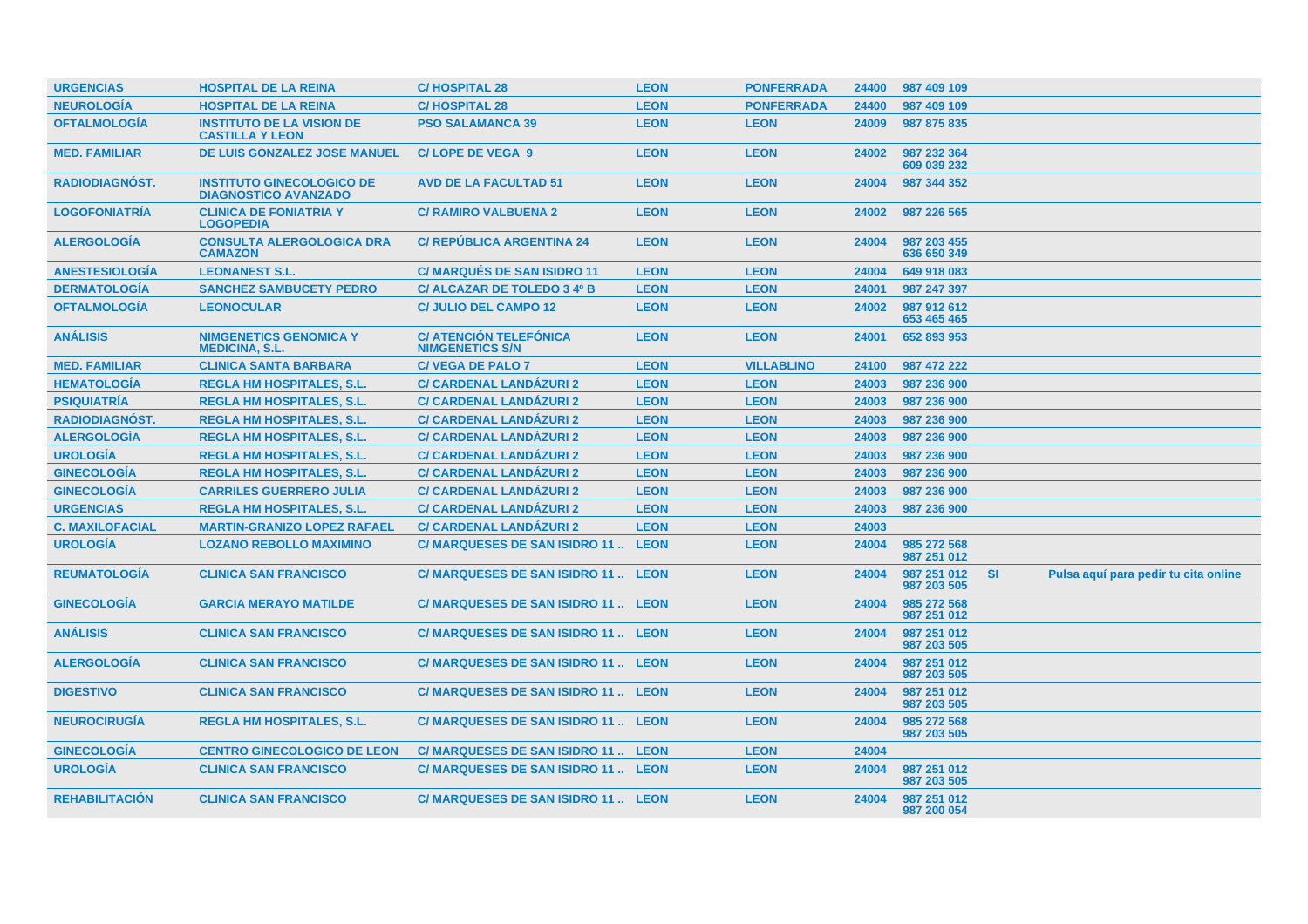| <b>CIRUGIA GENERAL</b> | <b>HERNANDEZ CORTES JORGE</b><br><b>ALBERTO</b>                   | C/ MARQUESES DE SAN ISIDRO 11  LEON         |             | <b>LEON</b>                              | 24004 | 985 272 568<br>987 251 012 |           |                                      |
|------------------------|-------------------------------------------------------------------|---------------------------------------------|-------------|------------------------------------------|-------|----------------------------|-----------|--------------------------------------|
| <b>GINECOLOGIA</b>     | <b>PEREZ LLAMAS ANA MARIA</b>                                     | C/MARQUESES DE SAN ISIDRO 11  LEON          |             | <b>LEON</b>                              | 24004 | 985 272 568<br>987 251 012 |           |                                      |
| <b>UROLOGÍA</b>        | <b>GARCIA DIEZ FRUCTUOSO</b>                                      | C/ MARQUESES DE SAN ISIDRO 11  LEON         |             | <b>LEON</b>                              | 24004 | 987 202 111                |           |                                      |
| <b>UROLOGÍA</b>        | <b>LOZANO REBOLLO MAXIMINO</b>                                    | C/ MARQUESES DE SAN ISIDRO 11  LEON         |             | <b>LEON</b>                              | 24004 | 987 202 111                |           |                                      |
| <b>RADIODIAGNOST.</b>  | <b>CENTRO DIAGNOSTICO LEON</b>                                    | C/MARQUESES DE SAN ISIDRO 11  LEON          |             | <b>LEON</b>                              | 24004 | 985 272 568<br>987 251 012 |           |                                      |
| <b>NEUMOLOGÍA</b>      | <b>CLINICA SAN FRANCISCO</b>                                      | C/ MARQUESES DE SAN ISIDRO 11  LEON         |             | <b>LEON</b>                              | 24004 | 987 251 012<br>987 203 505 |           |                                      |
| <b>GINECOLOGIA</b>     | <b>GUTIERREZ GARCIA SONIA</b>                                     | C/ MARQUESES DE SAN ISIDRO 11  LEON         |             | <b>LEON</b>                              | 24004 | 985 272 568<br>987 251 012 |           |                                      |
| <b>AREAS PEDIÁTRI.</b> | <b>SIMON-RICART CENIZO MARIA DEL</b><br><b>CARMEN</b>             | C/ MARQUESES DE SAN ISIDRO 11  LEON         |             | <b>LEON</b>                              | 24004 | 985 272 568<br>987 251 012 |           |                                      |
| <b>MED. FAMILIAR</b>   | <b>FERNANDEZ TORRES ENRIQUE</b><br><b>FRANCISCO</b>               | C/ MARQUESES DE SAN ISIDRO 11  LEON         |             | <b>LEON</b>                              | 24004 | 987 202 111                |           |                                      |
| <b>MED. FAMILIAR</b>   | <b>GONZALEZ FERNANDEZ MAXIMINO</b>                                | <b>C/ PADRE ISLA 53</b>                     | <b>LEON</b> | <b>LEON</b>                              | 24002 | 987 220 057                |           |                                      |
| <b>OFTALMOLOGÍA</b>    | <b>PEREZ VILLAR SANTIAGO</b>                                      | <b>PLZ EDUARDO DE CASTRO 2</b>              | <b>LEON</b> | <b>ASTORGA</b>                           | 24700 | 987 602 347<br>639 709 214 |           |                                      |
| <b>ANATOMOPATOLO.</b>  | <b>CITOCLINIC LABORATORIO</b><br><b>DIAGNOSTICO DE LEON. S.L.</b> | C/ORDOÑO II 13                              | <b>LEON</b> | <b>LEON</b>                              | 24001 |                            |           |                                      |
| <b>RADIODIAGNÓST.</b>  | <b>CLINICA DE PONFERRADA</b>                                      | <b>AVD DE GALICIA 1</b>                     | <b>LEON</b> | <b>PONFERRADA</b>                        | 24404 | 689 563 330<br>987 423 732 |           |                                      |
| <b>URGENCIAS</b>       | <b>CLINICA DE PONFERRADA</b>                                      | <b>AVD DE GALICIA 1</b>                     | <b>LEON</b> | <b>PONFERRADA</b>                        | 24404 | 987 423 732                |           |                                      |
| <b>MED. FAMILIAR</b>   | <b>CLINICA DE PONFERRADA</b>                                      | <b>AVD DE GALICIA 1</b>                     | <b>LEON</b> | <b>PONFERRADA</b>                        | 24404 | 689 563 330<br>987 423 732 |           |                                      |
| <b>DIGESTIVO</b>       | <b>CLINICA DE PONFERRADA</b>                                      | <b>AVD DE GALICIA 1</b>                     | <b>LEON</b> | <b>PONFERRADA</b>                        | 24404 | 987 423 732                |           |                                      |
| <b>NEUROFISIOLOGÍA</b> | <b>CLINICA DE PONFERRADA</b>                                      | <b>AVD DE GALICIA 1</b>                     | <b>LEON</b> | <b>PONFERRADA</b>                        | 24404 | 689 563 330<br>987 423 732 |           |                                      |
| <b>AREAS PEDIÁTRI.</b> | <b>BLANCO FRANCO MARIA DE LA</b><br><b>PAZ</b>                    | <b>AVD DE GALICIA 1</b>                     | <b>LEON</b> | <b>PONFERRADA</b>                        | 24404 |                            |           |                                      |
| <b>TRAUMATOLOGIA</b>   | <b>CLINICA DE PONFERRADA</b>                                      | <b>AVD DE GALICIA 1</b>                     | <b>LEON</b> | <b>PONFERRADA</b>                        | 24404 | 987 423 732                |           |                                      |
| <b>OFTALMOLOGIA</b>    | <b>GARCIA ESTEBANEZ SERGIO</b>                                    | <b>AVD SAN IGNACIO DE LOYOLA 73</b>         | <b>LEON</b> | <b>SAN ANDRES</b><br><b>DEL RABANEDO</b> | 24010 | 987 232 300<br>987 232 504 |           |                                      |
| <b>HOSP. GENERAL</b>   | <b>HOSPITAL DE LA REINA</b>                                       | <b>C/HOSPITAL 28</b>                        | <b>LEON</b> | <b>PONFERRADA</b>                        | 24400 | 987 409 109                |           |                                      |
| <b>CIRUGÍA GENERAL</b> | <b>HOSPITAL DE LA REINA</b>                                       | <b>C/HOSPITAL 28</b>                        | <b>LEON</b> | <b>PONFERRADA</b>                        | 24400 | 987 409 109                |           |                                      |
| <b>DIGESTIVO</b>       | <b>HOSPITAL DE LA REINA</b>                                       | <b>C/HOSPITAL 28</b>                        | <b>LEON</b> | <b>PONFERRADA</b>                        | 24400 | 987 409 109                |           |                                      |
| <b>MED. FAMILIAR</b>   | <b>LOPEZ RODRIGUEZ CESAREO</b>                                    | <b>C/ ROLLO SANTA ANA 1</b>                 | <b>LEON</b> | <b>LEON</b>                              | 24006 | 987 211 111                |           |                                      |
| <b>OFTALMOLOGÍA</b>    | <b>PEREZ VILLAR SANTIAGO</b>                                      | <b>C/ ANGEL RIESCO 3</b>                    | <b>LEON</b> | <b>LA BAÑEZA</b>                         | 24750 | 987 644 111                |           |                                      |
| <b>GINECOLOGÍA</b>     | PEREZ LLAMAS ANA MARIA                                            | <b>C/LUCAS DE TUY 18 BAJO</b>               | <b>LEON</b> | <b>LEON</b>                              | 24001 | 987 248 316                |           |                                      |
| <b>ODONTOESTOMATOL</b> | <b>CLINICA DENTAL SAN REMO (D.</b><br><b>RAMON MENDEZ DIAZ)</b>   | <b>C/FUEROS DE LEON 1</b>                   | <b>LEON</b> | <b>PONFERRADA</b>                        | 24400 | 987 427 626                |           |                                      |
| <b>CARDIOLOGIA</b>     | <b>FLOREZ FUERTES JULIO</b>                                       | <b>C/ CRISTO 22</b>                         | <b>LEON</b> | <b>PONFERRADA</b>                        | 24400 | 987 423 253                |           |                                      |
| <b>PODOLOGÍA</b>       | <b>AGUDO VELASCO MIGUEL ANGEL</b>                                 | <b>C/ CAMINO DE SANTIAGO 32</b>             | <b>LEON</b> | <b>PONFERRADA</b>                        | 24400 | 657 980 406<br>987 401 955 |           |                                      |
| <b>PSICOLOGIA</b>      | <b>CENTRO DE PSICOLOGIA APLICADA</b>                              | C/BURGO NUEVO 20 PISO 3º-<br><b>LETRA C</b> | <b>LEON</b> | <b>LEON</b>                              | 24001 | 987 045 680<br>620 930 619 | <b>SI</b> | Pulsa aquí para pedir tu cita online |
| <b>NEUROFISIOLOGIA</b> | <b>RODRIGUEZ PRIETO DELIA</b>                                     | <b>C/MARQUESES DE SAN ISIDRO 11</b>         | <b>LEON</b> | <b>LEON</b>                              |       | 24004 987 251 012          |           |                                      |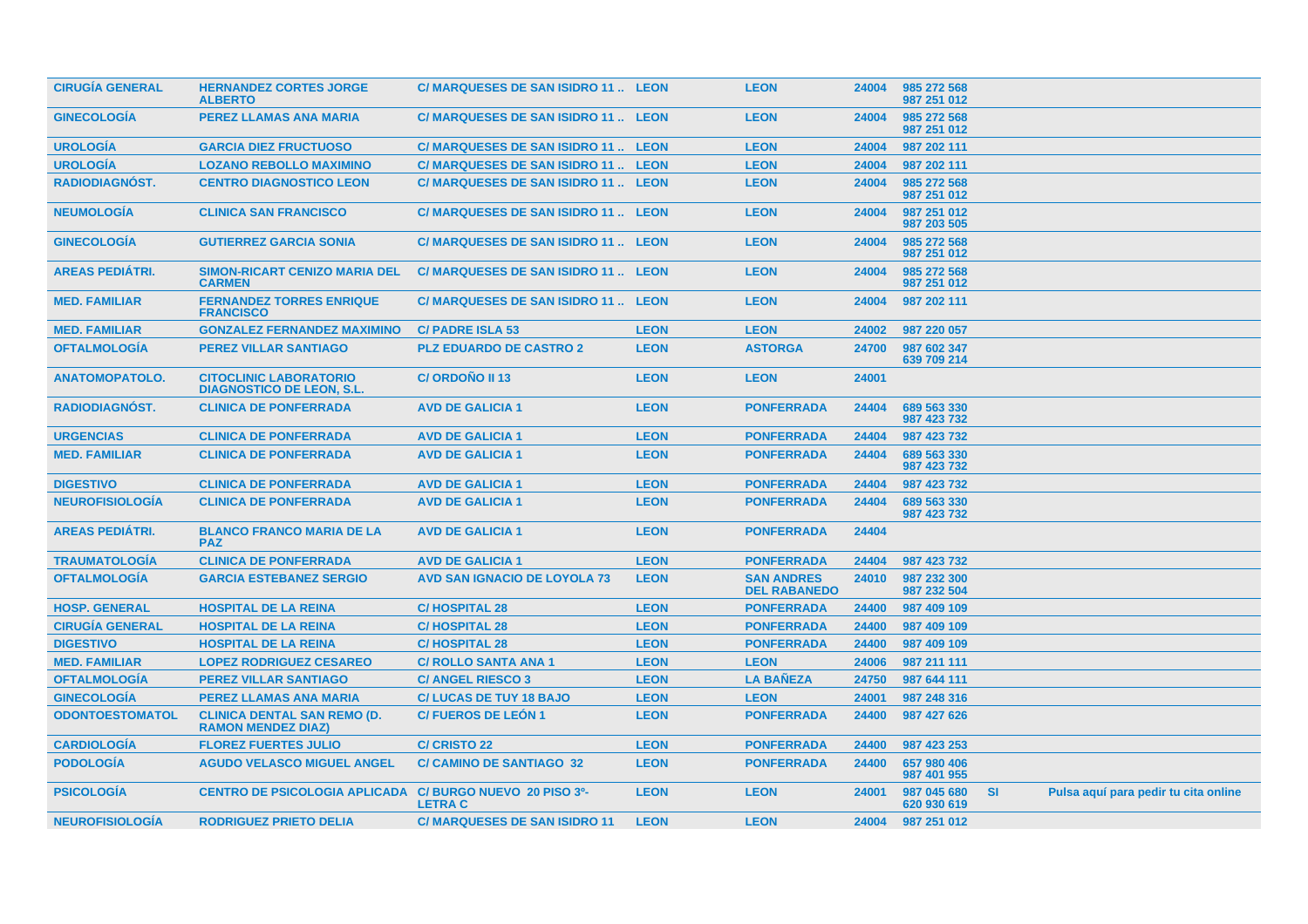| <b>GINECOLOGIA</b>     | <b>CARRILES GUERRERO JULIA</b>                              | C/ PADRE JAVIER DE VALLADOLID 5 LEON                                                              |             | <b>LEON</b>       |       | 24004 987 211 233          |
|------------------------|-------------------------------------------------------------|---------------------------------------------------------------------------------------------------|-------------|-------------------|-------|----------------------------|
| <b>PODOLOGÍA</b>       | <b>ROBLES DORADO VANESSA</b>                                | <b>AVD REPÚBLICA ARGENTINA 11</b><br><b>NOS HEMOS TRASLADADO A ESTA</b><br><b>NUEVA DIRECCIÓN</b> | <b>LEON</b> | <b>LEON</b>       | 24004 | 987 264 130                |
| <b>NEUMOLOGIA</b>      | <b>REGLA HM HOSPITALES, S.L.</b>                            | <b>C/ CARDENAL LANDAZURI 2 OBRA</b><br><b>HOSPITALARIA NUESTRA SEÑORA</b><br><b>DE REGLA</b>      | <b>LEON</b> | <b>LEON</b>       | 24001 | 987 236 900                |
| <b>PODOLOGIA</b>       | <b>MORALA VILLAMUERA FERNANDO</b>                           | <b>AVD ARGENTINA 3</b>                                                                            | <b>LEON</b> | <b>LEON</b>       | 24004 | 616 932 093<br>987 211 662 |
| <b>GINECOLOGIA</b>     | <b>GARCIA MERAYO MATILDE</b>                                | <b>C/ ALCAZAR DE TOLEDO 14</b>                                                                    | <b>LEON</b> | <b>LEON</b>       | 24001 | 987 220 880                |
| <b>MED. INTERNA</b>    | <b>POL ARIAS ANTONIO</b>                                    | <b>AVD GALICIA 3</b>                                                                              | <b>LEON</b> | <b>PONFERRADA</b> | 24400 | 987 423 732                |
| <b>RADIODIAGNÓST.</b>  | <b>DIAGNOIMAGEN CLINICA S.L.</b>                            | <b>C/ ALCÁZAR DE TOLEDO 7</b>                                                                     | <b>LEON</b> | <b>LEON</b>       | 24001 | 630 951 667<br>987 247 780 |
| <b>FISIOTERAPIA</b>    | <b>REGLA HM HOSPITALES, S.L.</b>                            | <b>C/ CARDENAL LANDAZURI 2</b>                                                                    | <b>LEON</b> | <b>LEON</b>       | 24003 | 987 236 900                |
| <b>ANESTESIOLOGIA</b>  | <b>REGLA HM HOSPITALES, S.L.</b>                            | <b>C/ CARDENAL LANDAZURI 2</b>                                                                    | <b>LEON</b> | <b>LEON</b>       | 24003 | 987 236 900                |
| <b>CARDIOLOGÍA</b>     | <b>GARCIA PORRERO ESTEBAN</b>                               | <b>C/ CARDENAL LANDÁZURI 2</b>                                                                    | <b>LEON</b> | <b>LEON</b>       | 24003 | 987 236 900                |
| 0.R.L.                 | <b>REGLA HM HOSPITALES, S.L.</b>                            | <b>C/ CARDENAL LANDAZURI 2</b>                                                                    | <b>LEON</b> | <b>LEON</b>       | 24003 | 987 236 900                |
| <b>OFTALMOLOGÍA</b>    | <b>OFTALMOCLINIC, S.L.</b>                                  | <b>C/ CARDENAL LANDAZURI 2</b>                                                                    | <b>LEON</b> | <b>LEON</b>       | 24003 | 987 236 900                |
| <b>NEUROCIRUGÍA</b>    | <b>REGLA HM HOSPITALES, S.L.</b>                            | <b>C/ CARDENAL LANDÁZURI 2</b>                                                                    | <b>LEON</b> | <b>LEON</b>       | 24003 | 987 236 900                |
| <b>NEUROFISIOLOGIA</b> | <b>CLINICA SAN FRANCISCO</b>                                | C/ MARQUESES DE SAN ISIDRO 11  LEON                                                               |             | <b>LEON</b>       | 24004 | 987 251 012<br>987 200 054 |
| <b>ENDOCRINOLOGIA</b>  | <b>CARNERO LOPEZ ISABELINO</b>                              | <b>C/ MARQUESES DE SAN ISIDRO 11 </b>                                                             | <b>LEON</b> | <b>LEON</b>       | 24004 | 985 272 568<br>987 251 012 |
| <b>PLAN DE SALUD</b>   | <b>CLINICA SAN FRANCISCO</b>                                | C/ MARQUESES DE SAN ISIDRO 11  LEON                                                               |             | <b>LEON</b>       | 24004 | 987 251 012<br>987 203 505 |
| <b>PSIQUIATRIA</b>     | <b>CLINICA SAN FRANCISCO</b>                                | C/ MARQUESES DE SAN ISIDRO 11  LEON                                                               |             | <b>LEON</b>       | 24004 | 987 251 012<br>987 200 054 |
| <b>O.R.L.</b>          | <b>ALONSO ALONSO, JESUS</b>                                 | C/ MARQUESES DE SAN ISIDRO 11  LEON                                                               |             | <b>LEON</b>       | 24004 | 985 272 568<br>987 251 012 |
| <b>UROLOGÍA</b>        | <b>GARCIA DIEZ FRUCTUOSO</b>                                | C/ MARQUESES DE SAN ISIDRO 11  LEON                                                               |             | <b>LEON</b>       | 24004 | 985 272 568<br>987 251 012 |
| <b>CARDIOLOGÍA</b>     | <b>GONZALEZ REBOLLO JOSE MARIA</b>                          | C/ MARQUESES DE SAN ISIDRO 11  LEON                                                               |             | <b>LEON</b>       | 24004 | 987 202 111                |
| <b>ANESTESIOLOGÍA</b>  | <b>CLINICA DE PONFERRADA</b>                                | <b>AVD DE GALICIA 1</b>                                                                           | <b>LEON</b> | <b>PONFERRADA</b> | 24404 | 987 423 732                |
| <b>HEMATOLOGÍA</b>     | <b>CLINICA DE PONFERRADA</b>                                | <b>AVD DE GALICIA 1</b>                                                                           | <b>LEON</b> | <b>PONFERRADA</b> | 24404 | 987 423 732                |
| <b>OFTALMOLOGÍA</b>    | <b>PEREZ MADERA ALBERTO</b>                                 | <b>AVD DE GALICIA 1</b>                                                                           | <b>LEON</b> | <b>PONFERRADA</b> | 24404 | 987 423 732                |
| <b>TRANSPORTE</b>      | <b>AMBULANCIAS AUTRANSA</b>                                 | <b>AVD ALCALDE MIGUEL CASTANO</b><br><b>115 NAVE 25-26</b>                                        | <b>LEON</b> | <b>LEON</b>       | 24005 | 987 232 323                |
| <b>GINECOLOGÍA</b>     | <b>HOSPITAL DE LA REINA</b>                                 | <b>C/HOSPITAL 28</b>                                                                              | <b>LEON</b> | <b>PONFERRADA</b> | 24400 | 987 409 109                |
| <b>ANATOMOPATOLO.</b>  | <b>HOSPITAL DE LA REINA</b>                                 | <b>C/HOSPITAL 28</b>                                                                              | <b>LEON</b> | <b>PONFERRADA</b> | 24400 | 987 409 109                |
| <b>CARDIOLOGIA</b>     | <b>GARCIA PORRERO ESTEBAN</b>                               | <b>AVD REYES LEONESES (EDIFICIO</b><br><b>EUROPA) 14</b>                                          | <b>LEON</b> | <b>LEON</b>       | 24007 | 610 423 454<br>987 271 420 |
| <b>FISIOTERAPIA</b>    | <b>FISIOCLINICAS SIGLO XXI, S.L.</b>                        | <b>C/TENERIAS 16</b>                                                                              | <b>LEON</b> | <b>LA BAÑEZA</b>  | 24750 | 987 655 255                |
| <b>GINECOLOGIA</b>     | <b>CENTRO GINECOLOGICO DE LEON</b>                          | <b>C/ MARQUÉS DE SAN ISIDRO 11</b>                                                                | <b>LEON</b> | <b>LEON</b>       | 24004 | 987 202 111                |
| <b>PSICOLOGÍA</b>      | <b>GONZALEZ BARRO JOSE ISRAEL</b>                           | <b>C/ MARQUÉS DE SAN ISIDRO 11</b>                                                                | <b>LEON</b> | <b>LEON</b>       | 24004 | 987 202 111                |
| <b>ANATOMOPATOLO.</b>  | <b>LABORATORIO DE ANATOMIA</b><br><b>PATOLOGICA DE LEON</b> | <b>C/ GRAN VIA DE SAN MARCOS 3</b>                                                                | <b>LEON</b> | <b>LEON</b>       | 24001 | 987 232 205                |
| <b>C. PEDIÁTRICA</b>   | <b>ARDELA DIAZ ERICK DONNY</b>                              | <b>C/ MARQUESES DE SAN ISIDRO 11</b>                                                              | <b>LEON</b> | <b>LEON</b>       | 24004 | 987 251 012<br>655 286 054 |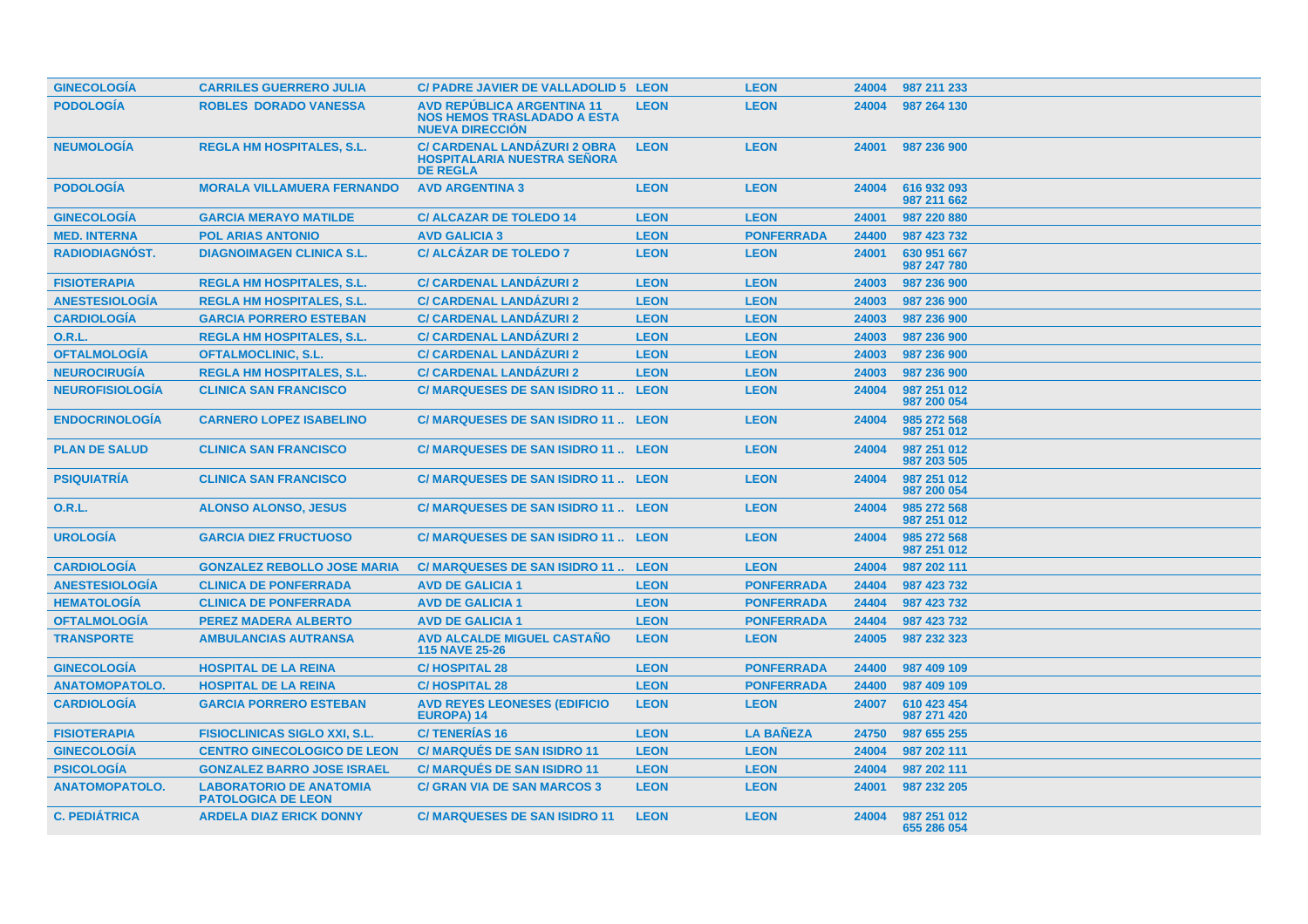| <b>PSIQUIATRÍA</b>     | <b>NUÑEZ SEVILLANO SERGIO</b>                       | <b>C/ GRAN VIA DE SAN MARCOS 15</b>  | <b>LEON</b> | <b>LEON</b>       | 24001 | 987 875 240                |           |                                      |
|------------------------|-----------------------------------------------------|--------------------------------------|-------------|-------------------|-------|----------------------------|-----------|--------------------------------------|
| <b>OFTALMOLOGÍA</b>    | <b>OFTALMOCLINIC, S.L.</b>                          | <b>C/ ORDONO II 18</b>               | <b>LEON</b> | <b>LEON</b>       | 24001 | 987 224 758                |           |                                      |
| <b>CIRUGÍA GENERAL</b> | <b>REGLA HM HOSPITALES, S.L.</b>                    | <b>C/ CARDENAL LANDAZURI 2</b>       | <b>LEON</b> | <b>LEON</b>       | 24003 | 987 236 900                | <b>SI</b> | Pulsa aquí para pedir tu cita online |
| <b>AREAS PEDIÁTRI.</b> | <b>REGLA HM HOSPITALES, S.L.</b>                    | <b>C/ CARDENAL LANDÁZURI 2</b>       | <b>LEON</b> | <b>LEON</b>       | 24003 | 987 236 900                |           |                                      |
| <b>HOSP. GENERAL</b>   | <b>REGLA HM HOSPITALES, S.L.</b>                    | <b>C/ CARDENAL LANDAZURI 2</b>       | <b>LEON</b> | <b>LEON</b>       | 24003 | 987 236 900                |           |                                      |
| <b>OFTALMOLOGÍA</b>    | <b>LEONOCULAR</b>                                   | <b>C/ CARDENAL LANDÁZURI 2</b>       | <b>LEON</b> | <b>LEON</b>       | 24003 | 987 236 900                |           |                                      |
| 0.R.L.                 | <b>ALONSO ALONSO, JESUS</b>                         | <b>C/ CARDENAL LANDAZURI 2</b>       | <b>LEON</b> | <b>LEON</b>       | 24003 | 987 236 900                |           |                                      |
| <b>OFTALMOLOGÍA</b>    | <b>GARCIA ESTEBANEZ SERGIO</b>                      | <b>C/ CARDENAL LANDAZURI 2</b>       | <b>LEON</b> | <b>LEON</b>       | 24003 | 987 236 900                |           |                                      |
| <b>OFTALMOLOGÍA</b>    | <b>PASTRANA LEDESMA SL</b>                          | C/ MARQUESES DE SAN ISIDRO 11  LEON  |             | <b>LEON</b>       | 24004 | 985 272 568<br>987 251 012 |           |                                      |
| <b>C. MAXILOFACIAL</b> | <b>ALONSO VAQUERO DAMIAN</b>                        | C/ MARQUESES DE SAN ISIDRO 11  LEON  |             | <b>LEON</b>       | 24004 | 985 272 568<br>987 251 012 |           |                                      |
| <b>ANESTESIOLOGIA</b>  | <b>CLINICA SAN FRANCISCO</b>                        | C/ MARQUESES DE SAN ISIDRO 11  LEON  |             | <b>LEON</b>       | 24004 | 987 251 012<br>987 203 505 |           |                                      |
| <b>CARDIOLOGÍA</b>     | <b>GONZALEZ REBOLLO JOSE MARIA</b>                  | C/ MARQUESES DE SAN ISIDRO 11  LEON  |             | <b>LEON</b>       | 24004 | 985 272 568<br>987 251 012 |           |                                      |
| <b>UROLOGÍA</b>        | <b>LOZANO REBOLLO MAXIMINO</b>                      | C/ MARQUESES DE SAN ISIDRO 11  LEON  |             | <b>LEON</b>       | 24004 |                            |           |                                      |
| <b>NEUMOLOGÍA</b>      | <b>GAVELA GARCIA JOSE ENRIQUE</b>                   | C/ MARQUESES DE SAN ISIDRO 11  LEON  |             | <b>LEON</b>       | 24004 | 985 272 568<br>987 251 012 |           |                                      |
| <b>GINECOLOGÍA</b>     | <b>CENTRO GINECOLOGICO DE LEON</b>                  | C/ MARQUESES DE SAN ISIDRO 11  LEON  |             | <b>LEON</b>       | 24004 | 987 215 471                |           |                                      |
| <b>MED. INTERNA</b>    | <b>CARNERO LOPEZ ISABELINO</b>                      | <b>C/LOPE DE VEGA 2</b>              | <b>LEON</b> | <b>LEON</b>       | 24002 | 987 221 447                |           |                                      |
| <b>O.R.L.</b>          | <b>CASAS RUBIO CRISTINO</b>                         | <b>C/ VILLA BENAVENTE 11</b>         | <b>LEON</b> | <b>LEON</b>       | 24004 | 987 253 363                |           |                                      |
| <b>ODONTOESTOMATOL</b> | <b>PISONERO BLANCO ERADIO</b>                       | <b>C/BURGO NUEVO 32</b>              | <b>LEON</b> | <b>LEON</b>       | 24001 | 987 261 136                |           |                                      |
| <b>AREAS PEDIÁTRI.</b> | <b>CLINICA DE PONFERRADA</b>                        | <b>AVD DE GALICIA 1</b>              | <b>LEON</b> | <b>PONFERRADA</b> | 24404 | 987 423 732                |           |                                      |
| <b>FISIOTERAPIA</b>    | <b>GRUPO FISIOCLINICAS</b>                          | <b>C/ CONDE DE ALTAMIRA 7</b>        | <b>LEON</b> | <b>ASTORGA</b>    | 24700 | 987 616 973                |           |                                      |
| <b>OFTALMOLOGÍA</b>    | <b>HOSPITAL DE LA REINA</b>                         | <b>C/HOSPITAL 28</b>                 | <b>LEON</b> | <b>PONFERRADA</b> | 24400 | 987 409 109                |           |                                      |
| <b>O.R.L.</b>          | <b>JAVARES SEGURADO EDUARDO</b>                     | <b>C/ RAMIRO VALBUENA 2</b>          | <b>LEON</b> | <b>LEON</b>       | 24001 | 987 247 446                |           |                                      |
| <b>ODONTOESTOMATOL</b> | <b>GONZALEZ CARBALLO CARLOS</b><br><b>FRANCISCO</b> | <b>C/ ALCALDE CARRO VERDEJO 1</b>    | <b>LEON</b> | <b>ASTORGA</b>    | 24700 | 987 602 613                |           |                                      |
| <b>DERMATOLOGÍA</b>    | <b>DELGADO VICENTE MARIA</b><br><b>SONSOLES</b>     | <b>AVD GRAN VÍA DE SAN MARCOS 15</b> | <b>LEON</b> | <b>LEON</b>       | 24001 | 685 955 593<br>987 875 240 |           |                                      |
| <b>UROLOGÍA</b>        | <b>GARCIA DIEZ FRUCTUOSO</b>                        | <b>AVD GRAN VÍA DE SAN MARCOS 15</b> | <b>LEON</b> | <b>LEON</b>       | 24001 | 685 955 593<br>987 875 240 |           |                                      |
| <b>NEUMOLOGIA</b>      | <b>GAVELA GARCIA JOSE ENRIQUE</b>                   | <b>AVD GRAN VIA DE SAN MARCOS 15</b> | <b>LEON</b> | <b>LEON</b>       | 24001 | 987 875 240                |           |                                      |
| <b>ANESTESIOLOGIA</b>  | <b>SAEZ CUEVAS ELIAS</b>                            | <b>AVD GALICIA 1</b>                 | <b>LEON</b> | <b>PONFERRADA</b> | 24404 | 987 423 732                |           |                                      |
| <b>OFTALMOLOGÍA</b>    | <b>GARCIA ESTEBANEZ SERGIO</b>                      | C/ORDOÑO II 18                       | <b>LEON</b> | <b>LEON</b>       | 24001 | 987 224 758                |           |                                      |
| <b>ANÁLISIS</b>        | <b>LABORATORIOS BIERZO CONTROL</b>                  | <b>AVD DE ESPAÑA 9</b>               | <b>LEON</b> | <b>PONFERRADA</b> | 24400 | 987 415 136                |           |                                      |
| <b>OFTALMOLOGÍA</b>    | <b>PEREZ VILLAR SANTIAGO</b>                        | <b>C/ CARDENAL LANDAZURI 2</b>       | <b>LEON</b> | <b>LEON</b>       | 24003 | 987 236 900                |           |                                      |
| <b>TRAUMATOLOGÍA</b>   | <b>REGLA HM HOSPITALES, S.L.</b>                    | <b>C/ CARDENAL LANDAZURI 2</b>       | <b>LEON</b> | <b>LEON</b>       | 24003 | 987 236 900                |           |                                      |
| <b>C. MAXILOFACIAL</b> | <b>MARTIN-GRANIZO LOPEZ RAFAEL</b>                  | <b>C/ CARDENAL LANDAZURI 2</b>       | <b>LEON</b> | <b>LEON</b>       | 24003 | 987 264 243                |           |                                      |
| <b>MED. NUCLEAR</b>    | <b>CLINICA SAN FRANCISCO</b>                        | C/ MARQUESES DE SAN ISIDRO 11  LEON  |             | <b>LEON</b>       | 24004 | 987 251 012<br>987 203 505 |           |                                      |
| <b>AREAS PEDIATRI.</b> | <b>CLINICA SAN FRANCISCO</b>                        | C/ MARQUESES DE SAN ISIDRO 11  LEON  |             | <b>LEON</b>       | 24004 | 987 251 012<br>987 203 505 | <b>SI</b> | Pulsa aquí para pedir tu cita online |
| <b>ALERGOLOGIA</b>     | <b>CONSULTA ALERGOLOGICA DRA</b><br><b>CAMAZON</b>  | C/MARQUESES DE SAN ISIDRO 11  LEON   |             | <b>LEON</b>       | 24004 | 985 272 568<br>987 251 012 |           |                                      |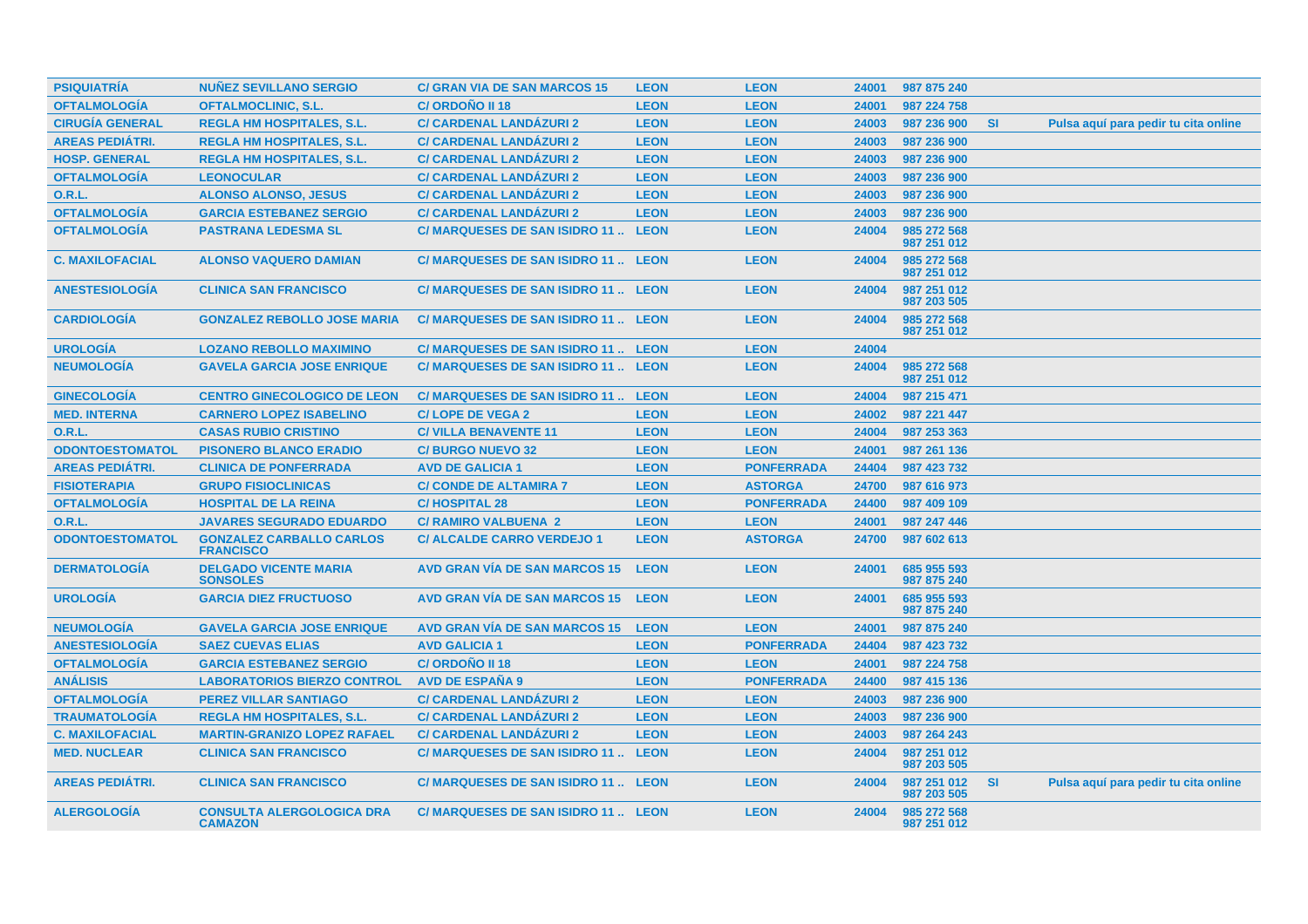| <b>OFTALMOLOGIA</b>    |                                                    | <b>GONZALEZ REDONDO ROSA MARIA C/ MARQUESES DE SAN ISIDRO 11. LEON</b> |             | <b>LEON</b>       | 24004 | 985 272 568<br>987 251 012 |           |                                      |  |
|------------------------|----------------------------------------------------|------------------------------------------------------------------------|-------------|-------------------|-------|----------------------------|-----------|--------------------------------------|--|
| <b>ONCOLOGÍA</b>       | <b>CLINICA SAN FRANCISCO</b>                       | C/ MARQUESES DE SAN ISIDRO 11  LEON                                    |             | <b>LEON</b>       | 24004 | 987 251 012<br>987 203 505 |           |                                      |  |
| <b>TRAUMATOLOGÍA</b>   | <b>CLINICA SAN FRANCISCO</b>                       | C/MARQUESES DE SAN ISIDRO 11  LEON                                     |             | <b>LEON</b>       | 24004 | 987 251 012<br>987 203 505 |           |                                      |  |
| <b>TRAUMATOLOGÍA</b>   | <b>FERNANDEZ HERNANDEZ OSCAR</b>                   | C/ MARQUESES DE SAN ISIDRO 11  LEON                                    |             | <b>LEON</b>       | 24004 | 987 204 229<br>987 202 300 |           |                                      |  |
| <b>C. MAXILOFACIAL</b> | <b>MARTIN-GRANIZO LOPEZ RAFAEL</b>                 | C/MARQUESES DE SAN ISIDRO 11  LEON                                     |             | <b>LEON</b>       | 24004 | 985 272 568<br>987 251 012 |           |                                      |  |
| <b>GINECOLOGÍA</b>     | <b>FERNANDEZ CORONA ALFONSO</b>                    | C/ MARQUESES DE SAN ISIDRO 11  LEON                                    |             | <b>LEON</b>       | 24004 | 985 272 568<br>987 251 012 |           |                                      |  |
| <b>UROLOGÍA</b>        | <b>CASASOLA CHAMORRO JAVIER</b>                    | C/MARQUESES DE SAN ISIDRO 11  LEON                                     |             | <b>LEON</b>       | 24004 | 985 272 568<br>987 203 505 |           |                                      |  |
| <b>CARDIOLOGÍA</b>     | <b>BAYON FERNANDEZ JULIAN</b>                      | C/ MARQUESES DE SAN ISIDRO 11  LEON                                    |             | <b>LEON</b>       | 24004 | 985 272 568<br>987 251 012 |           |                                      |  |
| <b>O.R.L.</b>          | <b>CASAS RUBIO CRISTINO</b>                        | C/MARQUESES DE SAN ISIDRO 11  LEON                                     |             | <b>LEON</b>       | 24004 | 985 272 568<br>987 251 012 |           |                                      |  |
| <b>C. PEDIÁTRICA</b>   | <b>CLINICA SAN FRANCISCO</b>                       | C/MARQUESES DE SAN ISIDRO 11  LEON                                     |             | <b>LEON</b>       | 24004 | 987 251 012<br>987 203 505 | <b>SI</b> | Pulsa aquí para pedir tu cita online |  |
| <b>MED. FAMILIAR</b>   | <b>FERNANDEZ BALLESTEROS JOSE</b>                  | <b>AVD SUERO DE QUIÑONES 12</b>                                        | <b>LEON</b> | <b>LEON</b>       | 24002 | 987 214 950<br>987 234 484 |           |                                      |  |
| <b>MED. INTERNA</b>    | <b>POL ARIAS ANTONIO</b>                           | <b>AVD DE GALICIA 1</b>                                                | <b>LEON</b> | <b>PONFERRADA</b> | 24404 | 987 423 732                |           |                                      |  |
| <b>ENFERMERÍA</b>      | <b>CLINICA DE PONFERRADA</b>                       | <b>AVD DE GALICIA 1</b>                                                | <b>LEON</b> | <b>PONFERRADA</b> | 24404 | 689 563 330<br>987 423 732 |           |                                      |  |
| <b>HOSP. GENERAL</b>   | <b>CLINICA DE PONFERRADA</b>                       | <b>AVD DE GALICIA 1</b>                                                | <b>LEON</b> | <b>PONFERRADA</b> | 24404 | 987 423 732                |           |                                      |  |
| <b>OFTALMOLOGIA</b>    | <b>PASTRANA LEDESMA SL</b>                         | <b>C/HOSPITAL 28</b>                                                   | <b>LEON</b> | <b>PONFERRADA</b> | 24400 | 987 409 109                |           |                                      |  |
| <b>ENDOCRINOLOGÍA</b>  | <b>HOSPITAL DE LA REINA</b>                        | <b>C/HOSPITAL 28</b>                                                   | <b>LEON</b> | <b>PONFERRADA</b> | 24400 | 987 409 109                |           |                                      |  |
| <b>MED. FAMILIAR</b>   | <b>HOSPITAL DE LA REINA</b>                        | <b>C/HOSPITAL 28</b>                                                   | <b>LEON</b> | <b>PONFERRADA</b> | 24400 | 987 409 109                |           |                                      |  |
| <b>CARDIOLOGÍA</b>     | <b>BAYON FERNANDEZ JULIAN</b>                      | <b>AVD GRAN VIA DE SAN MARCOS 15</b>                                   | <b>LEON</b> | <b>LEON</b>       | 24001 | 987 875 240<br>987 875 141 |           |                                      |  |
| <b>C. PEDIÁTRICA</b>   | <b>ARDELA DIAZ ERICK DONNY</b>                     | <b>C/MARQUÉS DE SAN ISIDRO 11</b>                                      | <b>LEON</b> | <b>LEON</b>       | 24004 | 987 251 012<br>655 286 054 |           |                                      |  |
| <b>FISIOTERAPIA</b>    | <b>GRUPO FISIOCLINICAS</b>                         | <b>C/ JOSE LUIS PECKER 2</b>                                           | <b>LEON</b> | <b>PONFERRADA</b> | 24400 | 987 407 516<br>669 752 176 |           |                                      |  |
| <b>MED. FAMILIAR</b>   | <b>MEDICADOM LEON SL</b>                           | C/ ATENCION A DOMICILIO S/N                                            | <b>LEON</b> | <b>LEON</b>       | 24002 | 649 407 209<br>620 628 189 |           |                                      |  |
| <b>MED. FAMILIAR</b>   | <b>MORALA MORALA JESUS</b>                         | <b>AVD ARGENTINA 3</b>                                                 | <b>LEON</b> | <b>LEON</b>       | 24004 | 987 211 662                |           |                                      |  |
| <b>OFTALMOLOGÍA</b>    | <b>PASTRANA LEDESMA SL</b>                         | <b>C/COLON 8</b>                                                       | <b>LEON</b> | <b>LEON</b>       | 24001 | 987 246 342                |           |                                      |  |
| RADIODIAGNÓST.         | <b>CENTRO DIAGNOSTICO LEON</b>                     | <b>C/ CARDENAL LANDAZURI 2</b>                                         | <b>LEON</b> | <b>LEON</b>       | 24003 | 987 830 083                |           |                                      |  |
| <b>MATRONA</b>         | <b>CENTRO FISIOCLINICAS ELO</b>                    | <b>PSO PASEO SALAMANCA 87 87</b>                                       | <b>LEON</b> | <b>LEON</b>       | 24010 | 987 070 719                |           |                                      |  |
| <b>CIRUGÍA GENERAL</b> | <b>GONZALEZ CRESPO LUIS</b>                        | <b>AVD GALICIA 3</b>                                                   | <b>LEON</b> | <b>PONFERRADA</b> | 24400 | 987 423 732                |           |                                      |  |
| <b>NEUROLOGÍA</b>      | <b>BARTOLOME ALBISTEGUI MARIA</b><br><b>TERESA</b> | <b>C/ CARDENAL LANDAZURI 2</b>                                         | <b>LEON</b> | <b>LEON</b>       | 24003 | 987 236 900                |           |                                      |  |
| <b>MED. FAMILIAR</b>   | <b>REGLA HM HOSPITALES, S.L.</b>                   | <b>C/ CARDENAL LANDÁZURI 2</b>                                         | <b>LEON</b> | <b>LEON</b>       | 24003 | 987 236 900                |           |                                      |  |
| <b>MED. INTERNA</b>    | <b>QUIROGA PRADO, LUIS</b>                         | <b>C/ CARDENAL LANDÁZURI 2</b>                                         | <b>LEON</b> | <b>LEON</b>       | 24003 | 987 236 900                |           |                                      |  |
| <b>TRAUMATOLOGIA</b>   | <b>FERNANDEZ HERNANDEZ OSCAR</b>                   | <b>C/ CARDENAL LANDAZURI 2</b>                                         | <b>LEON</b> | <b>LEON</b>       | 24003 | 987 236 900                |           |                                      |  |
| <b>OFTALMOLOGÍA</b>    | <b>CLINICA SAN FRANCISCO</b>                       | <b>C/ MARQUESES DE SAN ISIDRO 11 </b>                                  | <b>LEON</b> | <b>LEON</b>       | 24004 | 987 251 012<br>987 203 505 |           |                                      |  |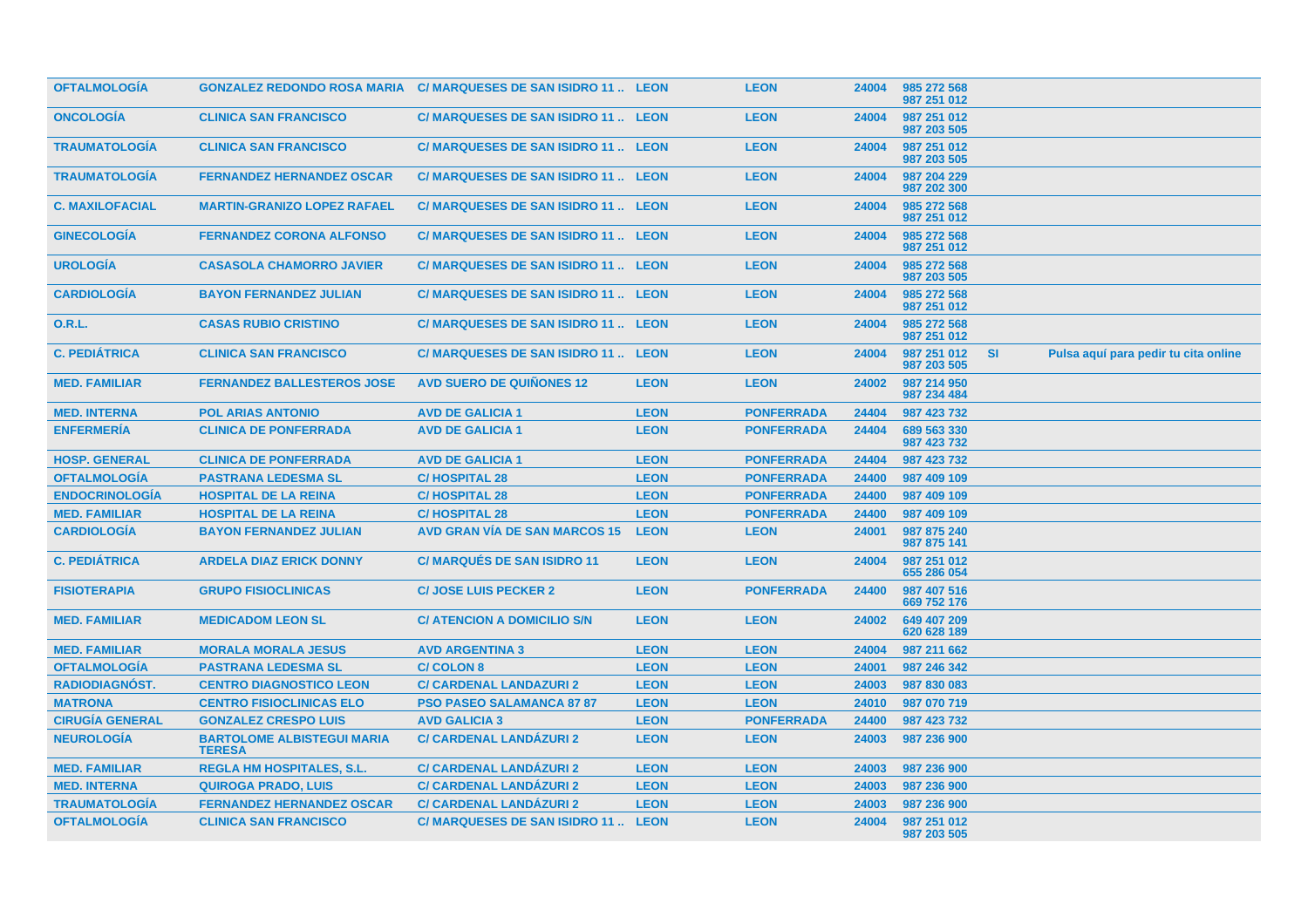| <b>DERMATOLOGIA</b>    | <b>DELGADO VICENTE MARIA</b><br><b>SONSOLES</b>         | C/ MARQUESES DE SAN ISIDRO 11  LEON |             | <b>LEON</b>       | 24004 | 985 272 568<br>987 251 012 |           |                                      |  |
|------------------------|---------------------------------------------------------|-------------------------------------|-------------|-------------------|-------|----------------------------|-----------|--------------------------------------|--|
| <b>TRAUMATOLOGIA</b>   | <b>REGLA HM HOSPITALES, S.L.</b>                        | C/MARQUESES DE SAN ISIDRO 11  LEON  |             | <b>LEON</b>       | 24004 | 985 272 568<br>987 203 505 |           |                                      |  |
| <b>C. PEDIÁTRICA</b>   | <b>ARDELA DIAZ ERICK DONNY</b>                          | C/MARQUESES DE SAN ISIDRO 11  LEON  |             | <b>LEON</b>       | 24004 | 985 272 568<br>987 203 505 |           |                                      |  |
| <b>URGENCIAS</b>       | <b>CLINICA SAN FRANCISCO</b>                            | C/ MARQUESES DE SAN ISIDRO 11  LEON |             | <b>LEON</b>       | 24004 | 987 251 012<br>987 203 505 |           |                                      |  |
| <b>MED. INTERNA</b>    | <b>CLINICA SAN FRANCISCO</b>                            | C/ MARQUESES DE SAN ISIDRO 11  LEON |             | <b>LEON</b>       | 24004 | 987 251 012<br>987 256 008 |           |                                      |  |
| <b>ODONTOESTOMATOL</b> | <b>CLINICA SAN FRANCISCO</b>                            | C/ MARQUESES DE SAN ISIDRO 11  LEON |             | <b>LEON</b>       | 24004 | 987 251 012<br>987 203 505 |           |                                      |  |
| <b>UROLOGÍA</b>        | <b>GOMEZ CISNEROS SERGIO CARLOS AVD DE GALICIA 1</b>    |                                     | <b>LEON</b> | <b>PONFERRADA</b> | 24404 | 987 423 732                |           |                                      |  |
| <b>ANATOMOPATOLO.</b>  | <b>CLINICA DE PONFERRADA</b>                            | <b>AVD DE GALICIA 1</b>             | <b>LEON</b> | <b>PONFERRADA</b> | 24404 | 987 423 732                |           |                                      |  |
| <b>PODOLOGIA</b>       | <b>CLINICA PODOLOGICA SILVIA</b><br><b>PRADA GARCIA</b> | <b>AVD DE GALICIA 1</b>             | <b>LEON</b> | <b>PONFERRADA</b> | 24404 | 987 423 732                |           |                                      |  |
| <b>AREAS PEDIÁTRI.</b> | <b>BLANCO FRANCO MARIA DE LA</b><br><b>PAZ</b>          | <b>AVD DE GALICIA 1</b>             | <b>LEON</b> | <b>PONFERRADA</b> | 24404 | 987 423 732                |           |                                      |  |
| <b>NEFROLOGÍA</b>      | <b>CLINICA DE PONFERRADA</b>                            | <b>AVD DE GALICIA 1</b>             | <b>LEON</b> | <b>PONFERRADA</b> | 24404 | 689 563 330<br>987 423 732 |           |                                      |  |
| <b>TRAUMATOLOGÍA</b>   | <b>CAMPOS MARTINEZ CARLOS</b>                           | C/ORDOÑO II 3                       | <b>LEON</b> | <b>LEON</b>       | 24001 | 987 209 448                |           |                                      |  |
| <b>ENFERMERÍA</b>      | <b>HOSPITAL DE LA REINA</b>                             | <b>C/HOSPITAL 28</b>                | <b>LEON</b> | <b>PONFERRADA</b> | 24400 | 987 409 109                |           |                                      |  |
| <b>FISIOTERAPIA</b>    | <b>HOSPITAL DE LA REINA</b>                             | <b>C/HOSPITAL 28</b>                | <b>LEON</b> | <b>PONFERRADA</b> | 24400 | 987 409 109                |           |                                      |  |
| <b>RADIODIAGNOST.</b>  | <b>HOSPITAL DE LA REINA</b>                             | <b>C/HOSPITAL 28</b>                | <b>LEON</b> | <b>PONFERRADA</b> | 24400 | 987 409 109                |           |                                      |  |
| <b>FISIOTERAPIA</b>    | <b>CENTRO FISIOCLINICAS ELO</b>                         | <b>PSO SALAMANCA 89</b>             | <b>LEON</b> | <b>LEON</b>       | 24010 | 987 070 719                |           |                                      |  |
| <b>TRAUMATOLOGÍA</b>   | <b>ALVAREZ POSADAS JOSE IGNACIO</b>                     | <b>AVD LLANOS DE NAVA S/N</b>       | <b>LEON</b> | <b>LEON</b>       | 24193 | 987 285 565<br>987 285 422 |           |                                      |  |
| <b>O.R.L.</b>          | <b>ALONSO ALONSO, JESUS</b>                             | <b>C/LOPE DE VEGA 9</b>             | <b>LEON</b> | <b>LEON</b>       | 24002 | 987 271 412                |           |                                      |  |
| <b>PSICOLOGÍA</b>      | <b>GONZALEZ SADIA RICARDO</b><br><b>SANTOS</b>          | <b>C/LANCIA 3</b>                   | <b>LEON</b> | <b>LEON</b>       | 24004 | 987 263 288                |           |                                      |  |
| <b>OFTALMOLOGIA</b>    | <b>GONZALEZ REDONDO ROSA MARIA</b>                      | <b>C/ALFONSO V3</b>                 | <b>LEON</b> | <b>LEON</b>       | 24001 | 987 221 133<br>987 272 929 |           |                                      |  |
| <b>FISIOTERAPIA</b>    | <b>SANCHEZ MARTINEZ ELISA</b>                           | <b>C/BENJAMIN VILLALOBOS 2</b>      | <b>LEON</b> | <b>LA ROBLA</b>   | 24640 | 639 109 945<br>987 572 145 |           |                                      |  |
| <b>OFTALMOLOGÍA</b>    | <b>INSTITUTO DE VISION DEL BIERZO</b>                   | <b>PLZ AYUNTAMIENTO 4</b>           | <b>LEON</b> | <b>PONFERRADA</b> | 24400 | 987 456 218                |           |                                      |  |
| <b>ALERGOLOGÍA</b>     | <b>VELEZ RUIZ DE LOBERA ADOLFO</b>                      | <b>C/ JUAN LORENZO SEGURA 6-8</b>   | <b>LEON</b> | <b>LEON</b>       | 24001 | 987 224 445                | <b>SI</b> | Pulsa aquí para pedir tu cita online |  |
| <b>MED. FAMILIAR</b>   | <b>GARCIA GONZALEZ MIGUEL ANGEL</b>                     | <b>AVD PADRE ISLA 6</b>             | <b>LEON</b> | <b>LEON</b>       | 24002 | 610 744 137<br>987 044 007 |           |                                      |  |
| <b>TRAUMATOLOGIA</b>   | <b>ALVAREZ POSADAS JOSE IGNACIO</b>                     | <b>C/ CARDENAL LANDAZURI 2</b>      | <b>LEON</b> | <b>LEON</b>       | 24003 | 987 236 900                |           |                                      |  |
| <b>CIRUGÍA GENERAL</b> | <b>HERNANDEZ CORTES JORGE</b><br><b>ALBERTO</b>         | <b>C/ CARDENAL LANDAZURI 2</b>      | <b>LEON</b> | <b>LEON</b>       | 24003 | 987 251 012                |           |                                      |  |
| <b>MED. FAMILIAR</b>   | <b>GARCIA MULERO JESUS</b>                              | C/ MARQUESES DE SAN ISIDRO 11  LEON |             | <b>LEON</b>       | 24004 | 987 251 012<br>987 202 111 |           |                                      |  |
| <b>ALERGOLOGIA</b>     | <b>BLANCO REINOSA MARIA BEGONA</b>                      | C/ MARQUESES DE SAN ISIDRO 11  LEON |             | <b>LEON</b>       | 24004 | 985 272 568<br>987 251 012 |           |                                      |  |
| <b>GINECOLOGIA</b>     | <b>CENTRO GINECOLOGICO DE LEON</b>                      | C/ MARQUESES DE SAN ISIDRO 11  LEON |             | <b>LEON</b>       | 24004 | 985 272 568<br>987 251 012 |           |                                      |  |
| <b>DERMATOLOGIA</b>    | <b>DELGADO VICENTE MARIA</b><br><b>SONSOLES</b>         | C/MARQUESES DE SAN ISIDRO 11  LEON  |             | <b>LEON</b>       | 24004 | 987 202 111                |           |                                      |  |